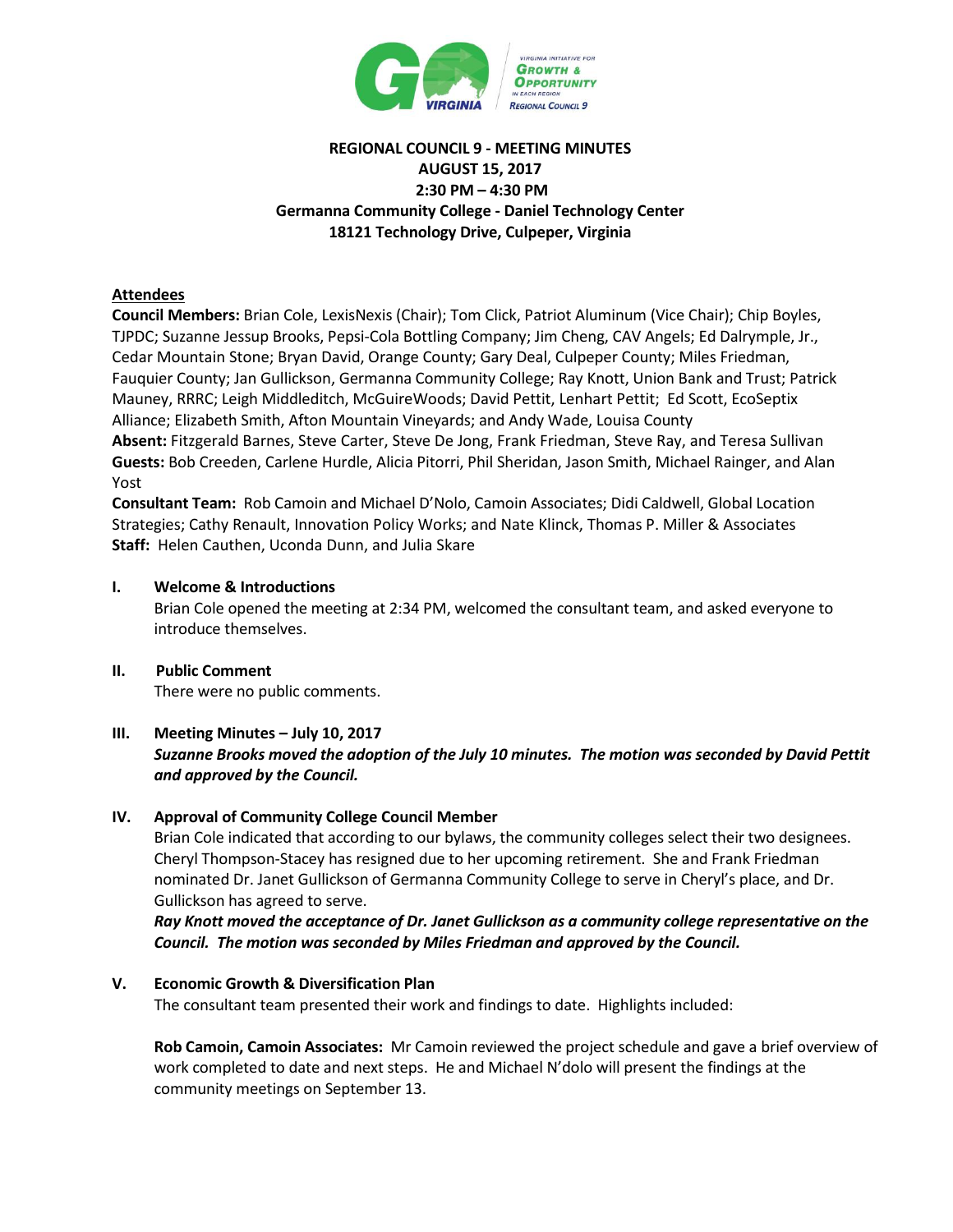**Nate Klink, Thomas P. Miller & Associates (Workforce):** Mr. Klink reviewed opportunities for talent development: develop career awareness; strengthen communication within the talent development system; develop sustainable sector-based strategies; and develop and promote career pathways.

**Michael N'dolo, Camoin Associates (Growing Existing Business):** Mr. N'dolo reviewed opportunities for growing existing businesses: broadband middle mile partnerships (i.e., Orange County example); new square footage for biotech hub; innovation corridor branding; better leverage UVA's Research Park; and create and promote six additional sites.

**Cathy Renault, Innovation Policy Works (Innovation):** Based on her work in the region, Ms. Renault had the following recommendations: develop a Region 9 Entrepreneurial Collaborative; provide tax incentives for local investors; provide additional capital for high-growth companies; and consolidate Fauquier County entrepreneurial initiatives.

**Didi Caldwell, Global Location Strategies (Sites):** Ms. Caldwell stated that her firm looks at sites from a competitive advantage rather than from an engineering standpoint. In her view, workforce is critical, but even if you have the very best workforce available, if you don't have a site, you will be eliminated. She explained the 6 sites evaluated in the Counties of Culpeper, Fauquier, Fluvanna, Greene, Louisa and Orange and highlighted the sites fit for the target industries and shared a "must/asset" analysis. She also reviewed the profiles for each site as well as site improvement action items.

**Rob Camoin, Camoin Associates (Other Opportunities):** Mr. Camoin shared two other recommendations: the Central Virginia Partnership should realign its focus to allocate resources around site readiness, and the Central Virginia Partnership, as Region 9's support organization, should developed a sustainable funding mechanism.

## **VI. Facilitated Discussion-Rob Camoin**

Summary of Question/Answer Session:

- Ms. Caldwell had the following answers to site questions:
	- o Food processing needs gas and water.
	- $\circ$  At least 10 rail cars/week are usually needed to get the railroad companies interested in a project.
	- o Proximity to Dulles is helpful as it is difficult to get a headquarters project interested unless there is access to direct flights.
	- $\circ$  Lead time for utilities for heavy/light industrial is generally 12 months since construction time is 1-2 years.
- Leigh Middleditch recommends an investment vehicle for jurisdictions to collaborate and achieve sufficient ROI.
- In response to Mr. Pettit's comment that not all of the Region 9 localities are part of the Partnership, Mr. Camoin answered that localities could be asked if they are comfortable with the Partnership calling on companies in their jurisdiction.
- Dr. Jan Gullickson stated that Germanna Community College has 100 acres here (in Culpeper) and 200 acres at their Locust Grove campus and that perhaps the community college could play a role in developing an incubator site. Cathy Renault answered that there is no need to build something new if a building is underutilized; however, in general, millennials like density and downtown areas.

Brian Cole reminded the Council that the first deadline for plan submission is next Friday, August 25. He asked whether the Council was comfortable approving the plan as presented to date, with the expectation that minor changes will be made.

*Leigh Middleditch moved the approval of the Growth & Diversification Plan, subject to minor changes. The motion was seconded by Jim Cheng and approved by the Council.*